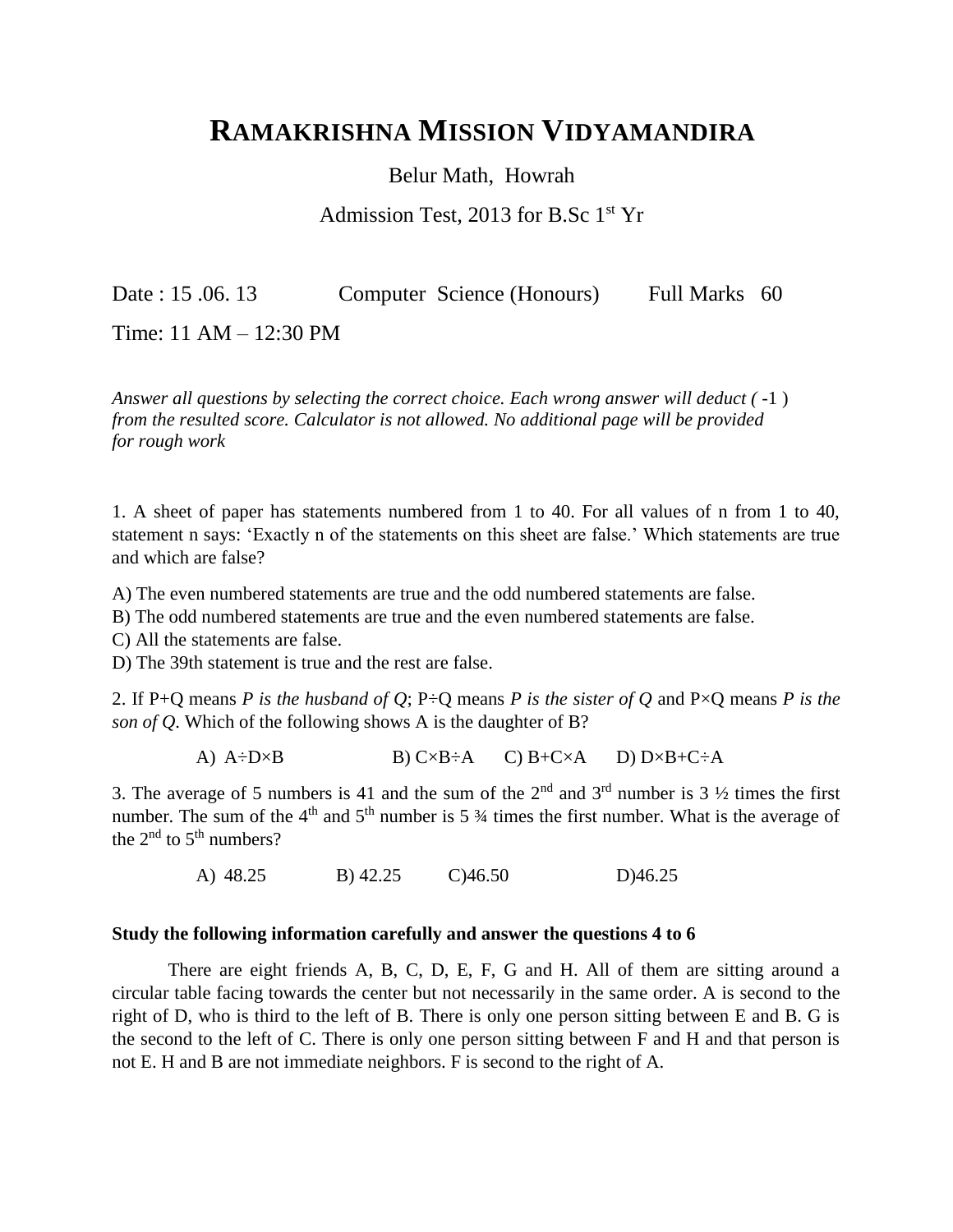4. Who is sitting between G and B?

A) C B)  $F$  C) E D) Data Inadequate.

5. What is the position of C with respect to A?

A) Third to the left  $\mid$  B) Third to the right C) Fourth to the left D) Second to the right

6. Who is second to the right of E?

 $(A)$  A  $(B)$  D  $(C)$  B  $(D)$  None of these

7. Find out the least number by which 825 must be multiplied in order to produce a multiple of 715.

A) 11 B) 5 C) 17 D) 13

8. Somak starts 3 minutes after Suvendu from the same point, for a place at a distance of 4½ miles. Suvendu on reaching his destination immediately returns and after walking a mile meets Somak. If Somak's speed be a mile in 18 minutes, what is Suvendu's speed in miles per minute?

A) 1/6 B) 1/12 C) 2/15 D) 1/4

9. Some horses and equal number of men were going. Half of the men who were owners of horses were riding on the back of their horses while remaining half were going on foot with their horses. If the total number of feet on the ground is 100, then how many horses are there?

A) 25 B) 20 C) 10 D) 16

10. Find out the next number of the series: 1200, 40, 1000, 50, 750…

A) 75 B) 35 C) 100 D) 55

11. A round table conference is to be held between members of 8 companies. In how many ways can they be seated if members from two companies wish to sit together?

A) 40320 B) 5040 C) 10080 D) None of these

12. The difference between two numbers is 642. When the greater is divided by the smaller, the quotient is 8 and the remainder is 19. The numbers are:

A) 89,731 B) 773, 131 C) 909, 267 D) 228,870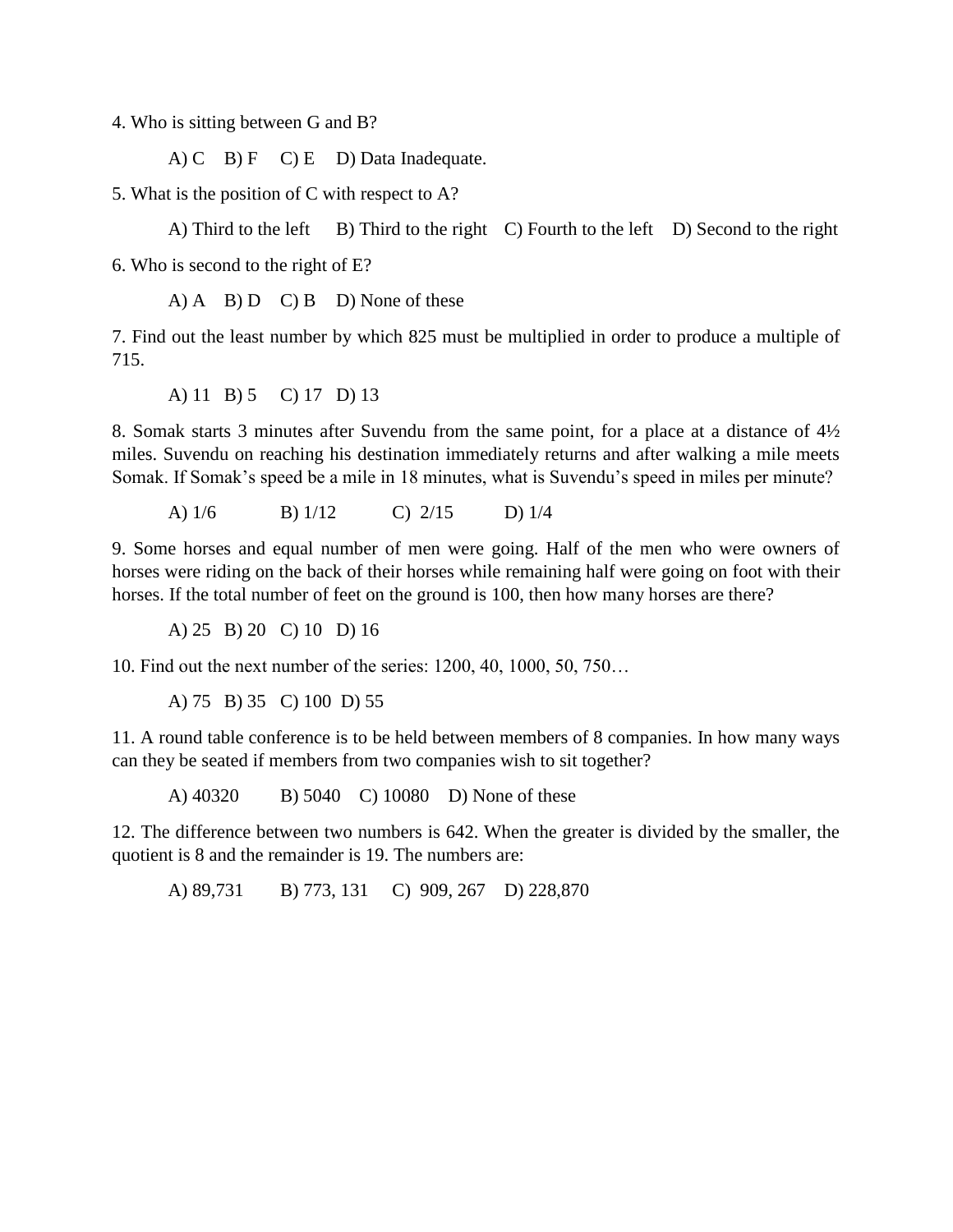13. What should be there in the box with the '?' mark?

| $\mathbf{A}$ | 7 | M  | $\mid$ 11 | H              | $\vert$ 20            |
|--------------|---|----|-----------|----------------|-----------------------|
| 9            | H | 16 | L         | $\overline{4}$ | $\mathbf N$           |
|              | G | 13 | $\vert K$ | 8              | $\boldsymbol{\gamma}$ |

A) S B) D C) X D) T

14. Which one will replace the '?' mark?



A) 41 B) 37 C) 21 D) 47

15. Anish sat with his friends in the Yubabharati Stadium to watch the 100 meter's race organized by the Asian athletics Association. Five rounds were run. After every round half the teams were eliminated. Finally, one team wins the game. How many teams participated in the race?

A) 28 B) 32 C) 40 D)42

16. Find the missing number in the series:

0, 6, 24, 60, 120, ?, 336 is

A) 240 B) 220 C) 280 D) 210

17. A group of 7 members having a majority of boys is to be formed out of 6 boys and 4 girls. The number of ways the group can be formed is

A) 80 B) 100 C) 90 D) 110

18. June 10, 1979, was a Sunday. Then May 10, 1972, was a

A) Wednesday B) Thursday C) Tuesday D) Friday

19. In a certain year, the month of January had exactly four Wednesday and four Sundays. Then January  $1<sup>st</sup>$  of that year was a

A) Monday B) Thursday C) Friday D) Saturday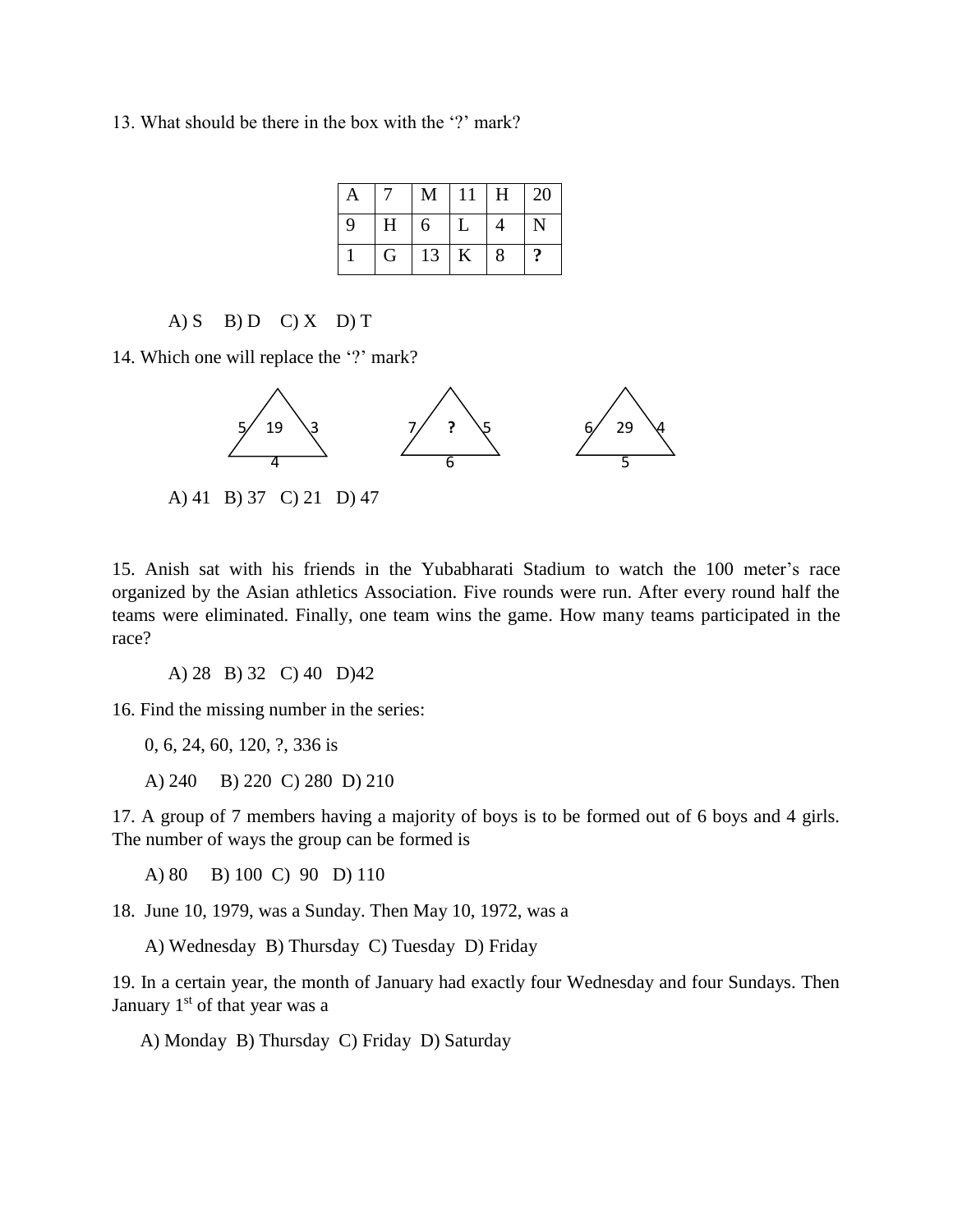20. What is the number of leap years in between any 100 consecutive years?

A) 24 B) 25 C) 26 D) Cann't be determined

## **Study the following information carefully and answer the questions 21 and 22**

A news paper agent deliver the morning papers to 240 families. 90 buy only Times of India. 15 buy Times of India and The Telegraph. 100 buy The Telegraph. 30 buy The Telegraph and The Hindu. 30 buy only The Hindu. No family buys all three papers.

21. How many buy the Times of India?

A) 120 B) 110 C) 125 D) 150

22. How many people read only one paper?

A) 165 B) 175 C) 145 D) 195

23. What is the unit digit of 576847 x 564068 x 96467 x 458576?

A) 2 B) 4 C) 6 D) 8

24. Four bells toll at intervals of 14, 21 and 42 min respectively. If they toll together at 11:22 a.m., when will they toll together for first time after that?

A) 11:56 a.m. B) 12:04p.m. C) 12:06p.m. D) 11:48a.m.

25. The number  $101^{100} - 1$  is divisible by

1. 10

2. 100

3. 1000

4.  $10^n$ , n is any natural number less than 99

A) 1, 2, 3 and 4 B) Only 1, 2 and 3 C) Only 1 and 2 D) only 1

26. If  ${}^nC_4$ ,  ${}^nC_5$  and  ${}^nC_6$  are in AP, then the value of n can be

A) 14 B) 11 C) 9 D) 5

27. How many such digits are there in the number 5231698 each of which is as far away from the beginning of the number ass when the digits are rearranged in ascending order?

A) None B) One C) Two D) Three

28. If Ram knows that y is an integer greater than 2 and less than 7 and Hari knows that y is an integer greater than 5 and less than 10, then they may correctly conclude that

A) y can be exactly determined

- B) y may be either of two values
- C) y may be any of three values
- D) there is no value of y satisfying these conditions